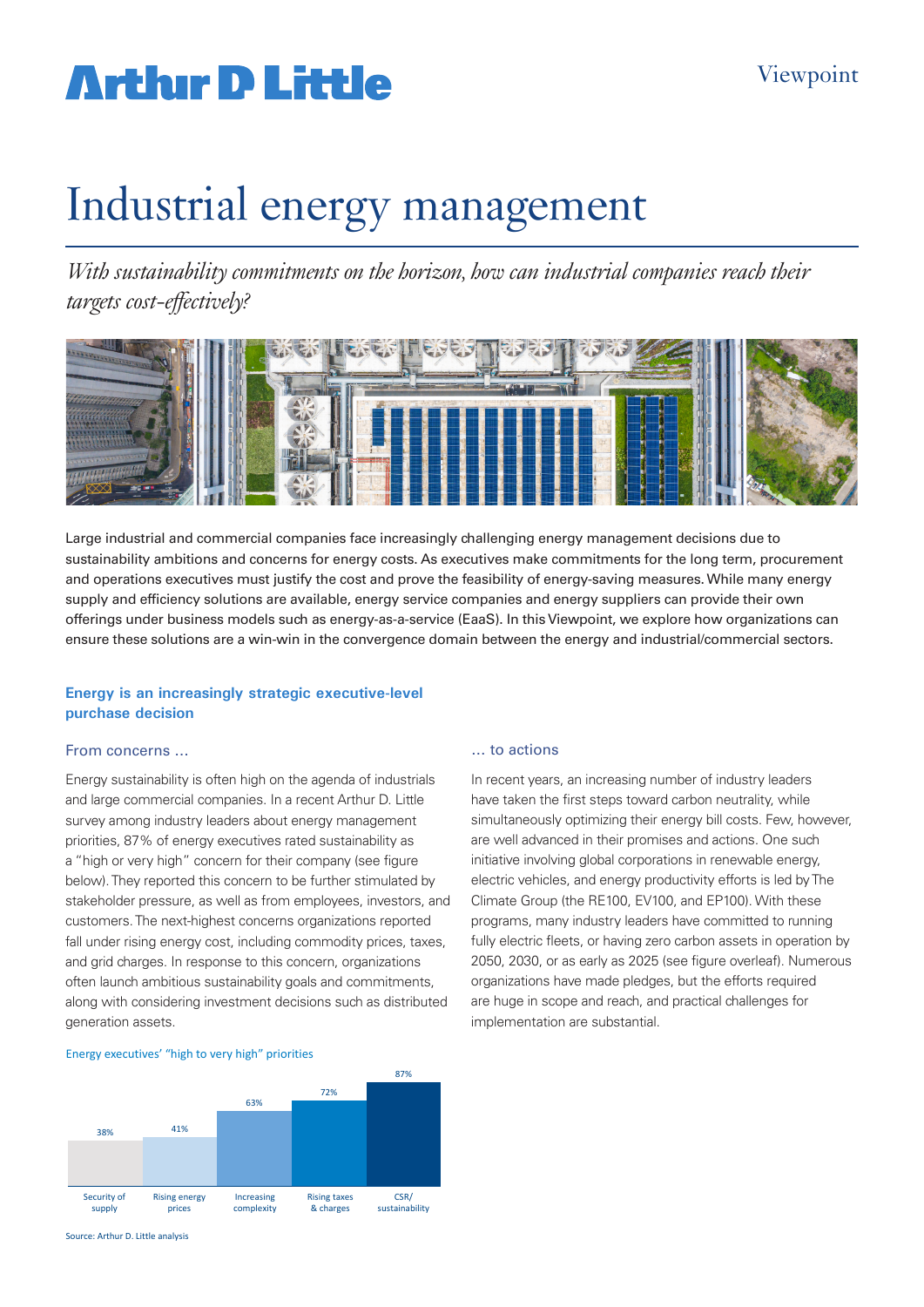# **Arthır D Little**

### Example of global industrials' commitments and methods used



Source: Arthur D. Little analysis RE assets Energy storage **State State Energy State State State Inc.** CPPA Trading desk **C** Energy Audit

Aside from well-known front-runners (e.g., IKEA, Unilever), many procurement and operations executives still have admitted to being ill-prepared to address the practical challenges ahead. They either struggle to scope the full breadth of available methods for their energy management ambitions, or lack company backing to realize the required investments. Those challenges raise the need for executives to have some guidance to gain a full understanding of energy management options to consider as well as how to make things happen within the regular business and investment constraints.

# **Reducing carbon footprints and saving on utility costs**

Companies must think broadly to decrease their emissions. A solid energy management portfolio considers all means between power plant and plug — and plug and product. In recent years, the rapidly evolving energy transition has opened up various new methods, business models, assets, and opportunities (see figure below).

## Energy purchasing

With awareness and usage of green certificate trading, and green power and gas contracts already well matured, there has been an increased interest in corporate power purchase agreements (CPPAs). This is evident from Arthur D. Little's survey, where nearly half of respondents reported using CPPAs, with another third actively investigating them. Interestingly, companies don't shift to CPPAs only to stabilize and control their price and cost levels, but also to increase their direct sustainability impact by financing renewable energy development. In fact, some industrials prefer insourcing risk management completely and setting up internal trading desks (including emission certificate trading, which has been increasing due to rising prices/shortage of certificates); in some cases, these become a source of new revenue and a real pillar of the company's business. However, these are more the exception than the rule.

Viewpoint

### Energy assets & generation

Most survey respondents have already invested in on-site renewable generation (e.g., solar panels and combined heat and power). Although investments in renewable energy generation are well understood by large industrials, the commercial segment still needs convincing. In addition to distributed renewable assets (e.g., micro turbines), a wave of awareness and investigation among industrials nowadays lies in on-site energy storage and electrification of company fleets. A key driver for the uptake of these initiatives is the exponential decrease of the levelized cost of storage, which improves the business case of batteries.

#### I&C energy management methods

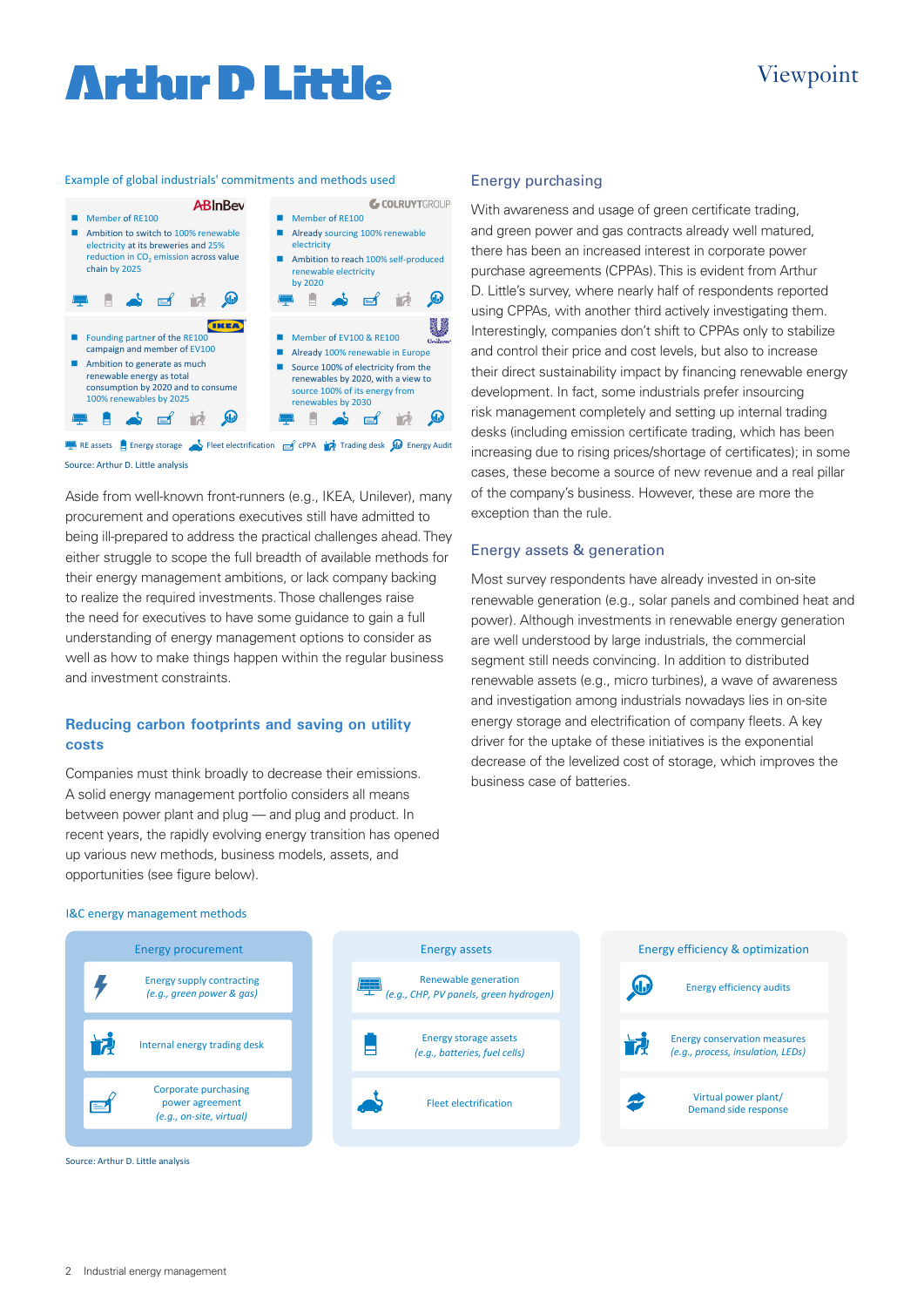# **Arthur D Little**

# Viewpoint

# Energy efficiency & optimization

Organizations are also looking at ways to lower their energy consumption rather than merely optimizing supply. Consequently, companies report performing regular energy audits within their facilities to spot and make the case for energy conservation measures. These measures come in many shapes and forms, such as installing LEDs, improving heat and water leak management, installing insulation, recalibrating processes, and exploring technical solutions like replacement of energy efficient manufacturing equipment (e.g., pumps, compressors, and hydraulic units).

Industrial participation in demand side response (DSR) programs and virtual power plants (VPPs) continues to grow as well. This elevated participation has been prompted by the increasing amount of companies with on-site assets and storage and complemented by the consolidation of the aggregator industry (these companies are often acquired by large retailers that leverage DSR/VPP solutions to existing energy client portfolios) as well as advanced experience and knowledge in deploying DSR programs in complex industrial processes. For the solutions described above, different waves and hype cycles dictate industrials' awareness, investigation, and investment. Many organizations have already deployed easy measures, but there is still work required if companies wish to deliver upon their sustainability commitments beyond quick wins.

Although companies are exploring solutions and educating themselves on all possible options, when it comes to actual investments in energy measures, two major hurdles remain:

- 1. Need for expertise to explore and implement more complex investments (especially when they interfere with advanced industrial core processes).
- 2. Alignment of energy-related investments with company financial expectations for such investments (notably, payback periods, financing requirements, etc.).

# **Flexible investment models & pragmatic rollout strategies**

Industrials have particularly strong requirements associated with the outlay of CAPEX. High internal rates of return, aggressive return on capital employed ambitions, and short payback periods can red-light even the most impactful energy generation or conservation projects. Moreover, especially for certain energy efficiency measures, the business case often does not concur with these tough investment requirements.

This is where business models developed by energy service companies and energy suppliers can provide a solution that fits with these financial requirements. EaaS is a service-based business model whereby the industrial or commercial customer enjoys the benefits of an energy service by paying service fees directly related to the energy provided and saved. With this model, the focus shifts from CAPEX to OPEX — and from insourcing to outsourcing of expertise. The service contract models can shift varying degrees of accountability to the service provider. Successful setups have an incentive for efficiency improvement (i.e., lowering cost to serve) over time. Typically, EaaS makes use of traditional arrangements such as energy performance contracts, energy supply contracts, and power purchase agreements.

There are several benefits to the EaaS model, including simplification of the service offering, increasing cost planning reliability, lowering or eliminating up-front CAPEX, and including a greater range of energy service options (see figure below). EaaS could prove to be a key to unchain the next steps for industrials in their path to cost-effective sustainability.

### Benefits of EaaS



Simplification of an increasingly multifaceted service offering, EaaS shifts the burden (management, implementation, updates, ongoing technology evaluation, and selection) to the vendor



A way to manage overhead electricity costs that fluctuate by time-of-day rates and demand peaks, and fossil fuel costs that fluctuate throughout the



EaaS employs alternative new models that lower or eliminate up-front CAPEX around funding, owning, and operating capital-intensive energy equipment (e.g., systems for generation and storage)



Includes a wider range of energy supply options & efficiency measures and integrates/manages them across multiple sites via digital technologies

Source: Arthur D. Little analysis

Nevertheless, to assess the most efficient solutions, global companies must analyze facility specifics, local market design, local regulation, and pay close attention to energy prices. Although some basic measures can be applied across facilities, each market or site will require measures with varying degrees of complexity and investment and may or may not benefit from a favorable market design and regulation.